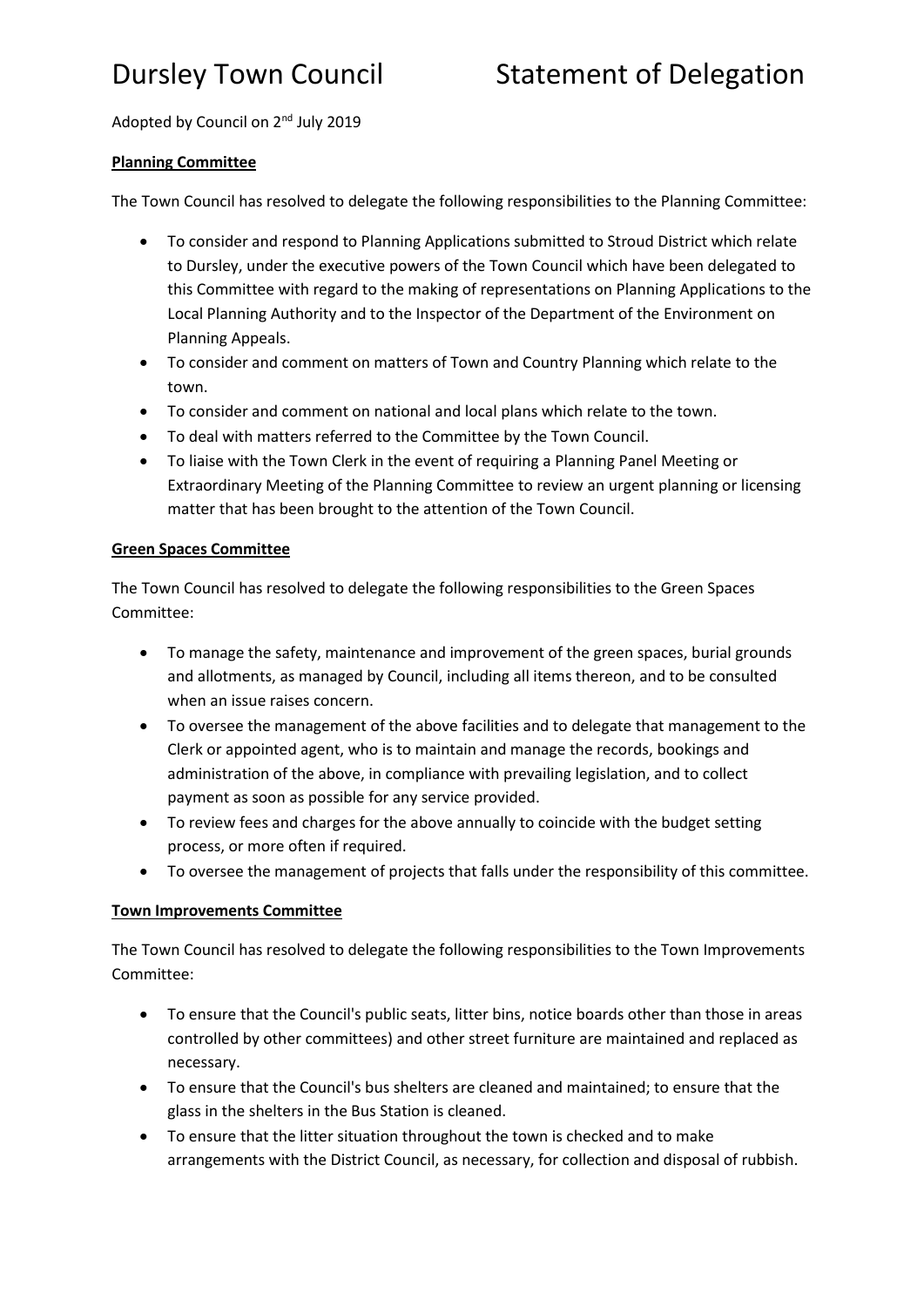- To check the functioning of street and car park lighting and to report to the appropriate authority when action is required.
- To ensure that the War Memorial gates, pillars and forecourt are maintained.

# **Town Improvements Committee (Continued)**

- To ensure that the amenity areas at The Broadwell, and near the Town Hall are maintained and improved.
- To ensure that the trees along Kingshill Road, and other small areas of shrubs/trees including the bank at Bull Pitch; bed near the Bus Station; trees near the bottom of White way Hill; trees near the Youth Centre; tree near the rear of the Pet Shop; brick borders at drive and edge of Castle Street car park are maintained.
- To deal with all public transport matters.
- To maintain and improve amenities within the town.
- To prepare and submit to the Council an annual estimate of revenue expenditure in respect of town amenities.

# **Policy & Finance Committee**

The Town Council has resolved to delegate the following responsibilities to the Policy & Finance Committee:

- To regularly monitor achievement against the corporate plan of objectives and priorities for the Town
- To investigate, in depth, any policy or financial items referred to the Committee by the Council; and that the Chairman and the Vice-Chairman of the appropriate committee be authorised to attend the relevant proceedings of the meeting or meetings of the Committee during which the investigation is in progress. .
- To annually consider the Council's statutory requirements in collaboration with the Chairman and the Vice-Chairman of the Standing Committees which are affected by those documents / legislation.
- To annually consider all applications for grants, memberships, subscriptions and donations.
- To review the Financial Regulations of the Council, on a regular basis, and to make such recommendations to the Council as the Committee considers are required.
- To review the composition and function of the individual standing committees on a regular basis, and to make such recommendations to the Council as the Committee considers are required.
- To plan, monitor and review Council's communication and engagement policy.
- To deal with all general matters not specifically identifiable with a Standing Committee.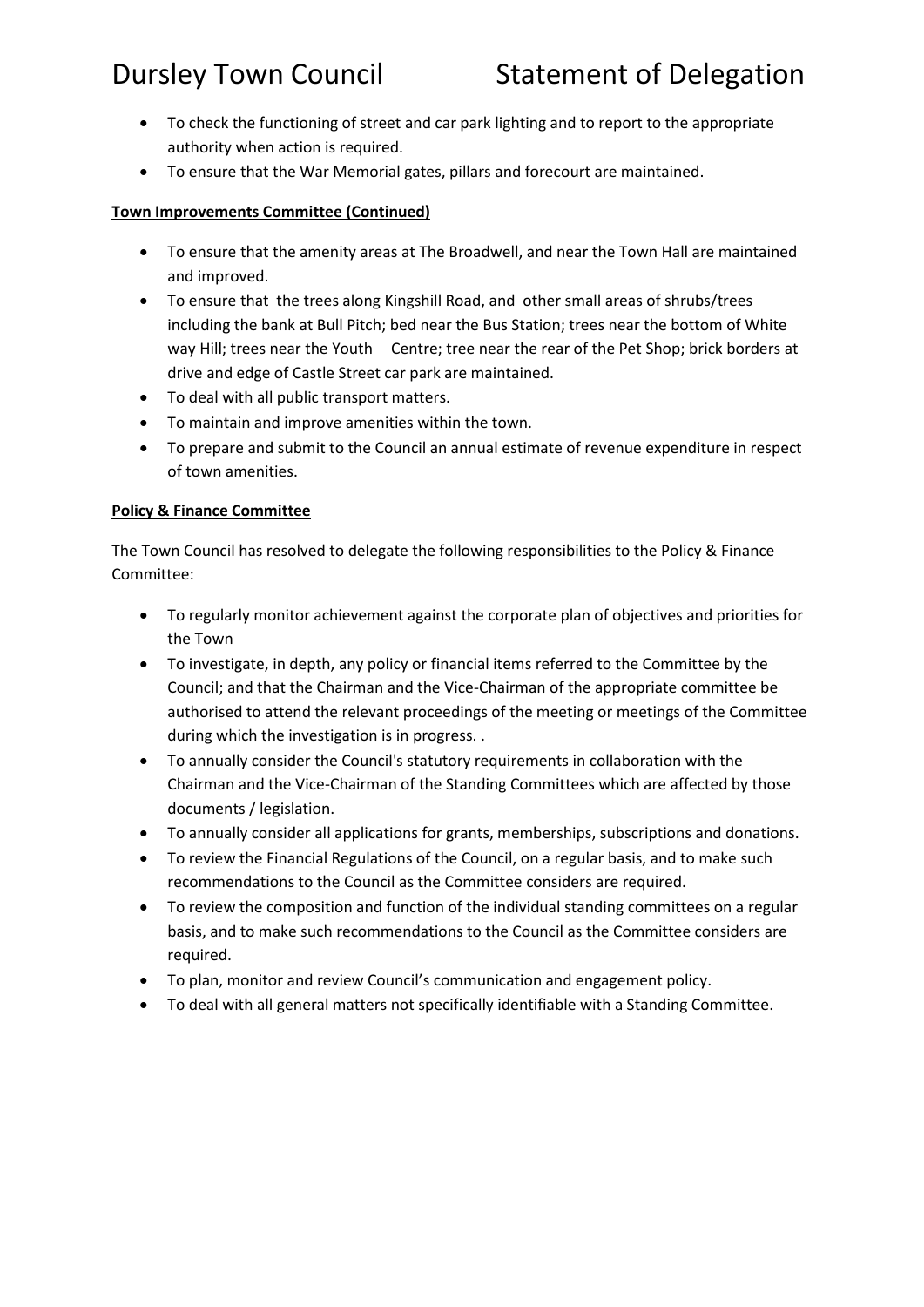# Dursley Town Council Statement of Delegation

### **Staff Committee**

The Town Council has resolved to delegate the following responsibilities to the Staff Committee:

- To annually review staff conditions, salaries and carry out staff appraisals.
- To supervise and/or manage all processes and procedures relating to staffing.
- To supervise and monitor Council's Employment Contracts, documents and policies.
- In the event of the Mayor also being elected Chair of the Staffing Committee the role on the appraisal process will be delegated to the Vice-Chair of the Staffing Committee.

#### **Budgetary Control**

Each committee has delegated powers to spend the amounts under the budget headings in their annually approved budget without further reference of the council:

#### **Town Clerk**

The Town Council has resolved to delegate the following responsibilities to the Town Clerk:

- The Town Clerk will be the Proper Officer of the Council and as such is under a statutory duty to carry out all the functions, and in particular to serve or issue all the notifications required by law of a local authority's Proper Officer.
- The Clerk will be totally responsible for ensuring that the instructions of the Council in connection with its function as a Local Authority are carried out.
- The Clerk is expected to advise the Council on, and assist in the formation of, overall policies to be followed in respect of the Authority's activities and in particular to produce all the information required for making effective decisions and to implement constructively all decisions.
- To directly manage the work of the staff reporting to the Town Clerk to ensure the provision of efficient and effective support to the Council.
- In cases of extreme risk to the delivery of council services, the clerk may authorise revenue expenditure on behalf of the council which in the clerk's judgement it is necessary to carry out. Such expenditure includes repair, replacement or other work, whether or not there is any budgetary provision for the expenditure, subject to a limit of £1,500.

### **Responsible Finance Officer**

The Town Council has resolved to delegate the following responsibilities to the Responsible Finance Officer:

- administers the council's financial affairs in accordance with all Acts, Regulations and proper practices;
- determines on behalf of the council its accounting records and accounting control systems;
- ensures the accounting control systems are observed;
- maintains the accounting records of the council up to date in accordance with proper practices;
- assists the council to secure economy, efficiency and effectiveness in the use of its